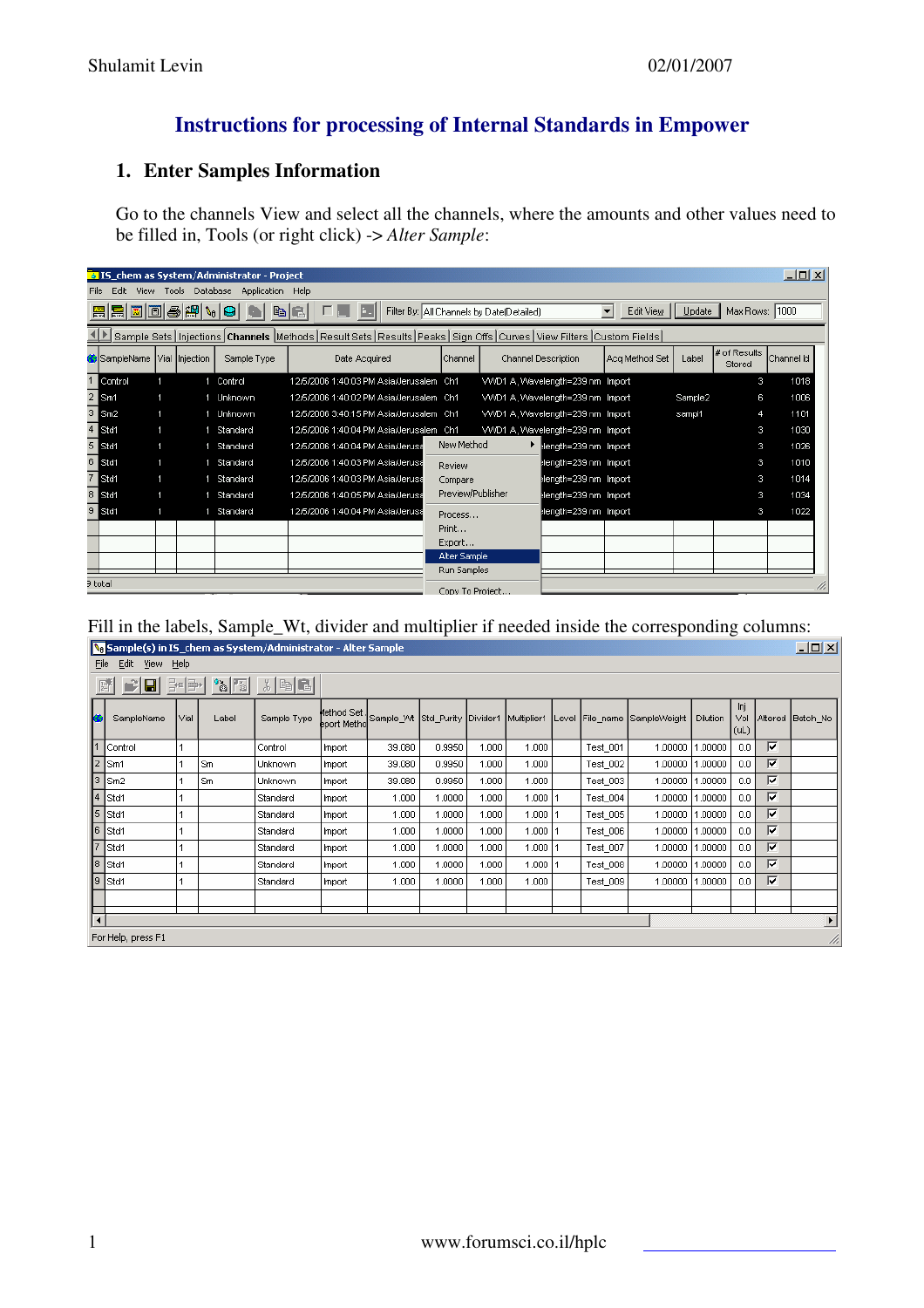|                |                               | Sample(s) in IS_chem as System/Administrator - Alter Sample |              |            |            |
|----------------|-------------------------------|-------------------------------------------------------------|--------------|------------|------------|
| File           | Edit View<br>Help             |                                                             |              |            |            |
|                | Cut                           | Ctrl+X                                                      |              |            |            |
|                | Copy                          | Ctrl+C                                                      |              |            |            |
|                | Paste                         | Ctrl+V<br>Þ                                                 | lethod Set   | Sample_Vvt | Std_Purity |
|                | Amount                        |                                                             | eport Methol |            |            |
| C.             | Dissolution                   |                                                             | Import       | 39.080     | 0.9950     |
| 2<br>Sį        | GC Sample Set Info            |                                                             | Import       | 39.080     | 0.9950     |
| 3<br>SĮ        | Insert Row<br>Delete Row      |                                                             | Import       | 39.080     | 0.9950     |
| 4<br>2         |                               |                                                             | Import       | 1.000      | 1.0000     |
| 5<br>21        | Plates                        |                                                             | Import       | 1.000      | 1.0000     |
| 6<br>1SI       | Edit Sample Set Information   |                                                             | Import       | 1.000      | 1.0000     |
| 2              | View Sample History           |                                                             | Import       | 1.000      | 1.0000     |
| 8.<br>2        | View SampleSet Method History |                                                             | Import       | 1.000      | 1.0000     |
| 9<br>2         | Rename SampleSet              |                                                             | Import       | 1.000      | 1.0000     |
|                |                               |                                                             |              |            |            |
| $\overline{4}$ |                               |                                                             |              |            |            |
|                | Opens the component editor    |                                                             |              |            |            |
|                | --- E                         |                                                             |              |            |            |

#### Enter the amounts for all channels, by selecting *Edit->Amount*

In the "*Component Editor*" screen that follows select in the *SamplSet Type*: "*STANDARDS AND UNKNOWNS*".

#### Select: *Edit->Copy from Process Method*

- 1. Fill the amounts for the component for the standards and the control
- 2. fill in the amount of the Internal Standard in all standards, controls and samples. Note that you can use the value **1** if the amount of internal standard in the standards, controls and samples is identical.

| $ \Box$ $\times$<br><b>No</b> Sample(s) in IS_chem as System/Administrator - Alter Sample<br>Edit View Help<br>File |                                                                                                                            |        |            |                               |    |                                         |                                                                  |          |                 |           |                                                                                              |           |                          | $  $ $\Box$   $\times$ | ᅴ         |                  |  |
|---------------------------------------------------------------------------------------------------------------------|----------------------------------------------------------------------------------------------------------------------------|--------|------------|-------------------------------|----|-----------------------------------------|------------------------------------------------------------------|----------|-----------------|-----------|----------------------------------------------------------------------------------------------|-----------|--------------------------|------------------------|-----------|------------------|--|
|                                                                                                                     | FIEI                                                                                                                       | B•e er |            | 'à [5]<br>※ 电 日               |    |                                         |                                                                  |          |                 |           |                                                                                              |           |                          |                        |           | 000              |  |
|                                                                                                                     | SampleName                                                                                                                 |        | Vial Label | Method Set /<br>Report Method |    | Component Editor<br>File Edit View Help |                                                                  |          |                 |           |                                                                                              |           |                          |                        |           | $ I \square  X $ |  |
|                                                                                                                     | Control                                                                                                                    |        |            | Import                        | O. | 라페<br>e e                               | $\mathbf{B}_{\mathbf{a}}\vert\mathbf{B}_{\mathbf{a}}\vert$<br>Y, | E        | SampleSet Type: |           | STANDARDS & UNKNOWNS                                                                         |           | $\overline{\phantom{a}}$ |                        |           |                  |  |
|                                                                                                                     | STANDARDS ONLY<br>Current Vial<br>Sm1<br>∣Sm<br>Import<br><b>STANDARDS &amp; UNKNOWNS</b><br>Vial: 1<br>Row: 1<br>$Vert$ : |        |            |                               |    |                                         |                                                                  |          |                 |           |                                                                                              |           |                          |                        |           |                  |  |
| Iз                                                                                                                  | Sm <sub>2</sub>                                                                                                            |        | Sm         | Import                        |    |                                         |                                                                  |          |                 |           |                                                                                              |           |                          |                        |           |                  |  |
| 14                                                                                                                  | Std1                                                                                                                       |        |            | Import                        |    | Components                              |                                                                  |          |                 |           |                                                                                              |           |                          |                        |           |                  |  |
| 5                                                                                                                   | Std1                                                                                                                       |        |            | Import                        |    | <u>ै</u> ∐Value                         |                                                                  |          |                 |           |                                                                                              |           |                          |                        |           |                  |  |
| lе                                                                                                                  | Std1                                                                                                                       |        |            | Import                        |    |                                         |                                                                  |          |                 |           |                                                                                              |           |                          |                        |           |                  |  |
| 7                                                                                                                   | Std1                                                                                                                       |        |            | Import                        |    | Component                               | (Control)                                                        |          |                 |           | (Unknown)  (Unknown)  (Standard)  (Standard)  (Standard)  (Standard)  (Standard)  (Standard) |           |                          |                        |           | Units (Vial)     |  |
| l8                                                                                                                  | Std1                                                                                                                       |        |            | Import                        |    | <b>InSTD</b>                            | 1,000000                                                         | 1.000000 | 1.000000        | 1.000000  | 1.000000                                                                                     | 1,000000  | 1.000000                 | 1.000000               | 1.000000  |                  |  |
| l9.                                                                                                                 | Std1                                                                                                                       |        |            | Import                        |    | <b>FTCS</b>                             | 40.160000                                                        |          |                 | 40.160000 | 40.160000                                                                                    | 40.160000 | 40.160000                | 40.160000              | 40.160000 |                  |  |
|                                                                                                                     |                                                                                                                            |        |            |                               |    |                                         |                                                                  |          |                 |           |                                                                                              |           |                          |                        |           |                  |  |
| ⊺∢                                                                                                                  |                                                                                                                            |        |            |                               |    |                                         |                                                                  |          |                 |           |                                                                                              |           |                          |                        |           |                  |  |
|                                                                                                                     | For Help, press F1                                                                                                         |        |            |                               |    |                                         |                                                                  |          |                 |           |                                                                                              |           |                          |                        |           |                  |  |
|                                                                                                                     | ⊢<br>9 total                                                                                                               |        |            |                               |    |                                         | <b>∢ D</b> Current <b>A All Samples</b>                          |          |                 |           | $\vert \cdot \vert$                                                                          |           |                          |                        |           |                  |  |
|                                                                                                                     | Opens the component editor                                                                                                 |        |            |                               |    | Prev                                    | Next                                                             |          |                 |           |                                                                                              |           |                          | <b>OK</b>              |           | Cancel           |  |
|                                                                                                                     | 35. ET                                                                                                                     |        |            |                               |    | For Help, press F1                      |                                                                  |          |                 |           |                                                                                              |           |                          |                        |           |                  |  |

Click *OK* to finalize and then *File->Save* when leaving the *Alter-Sample* screen.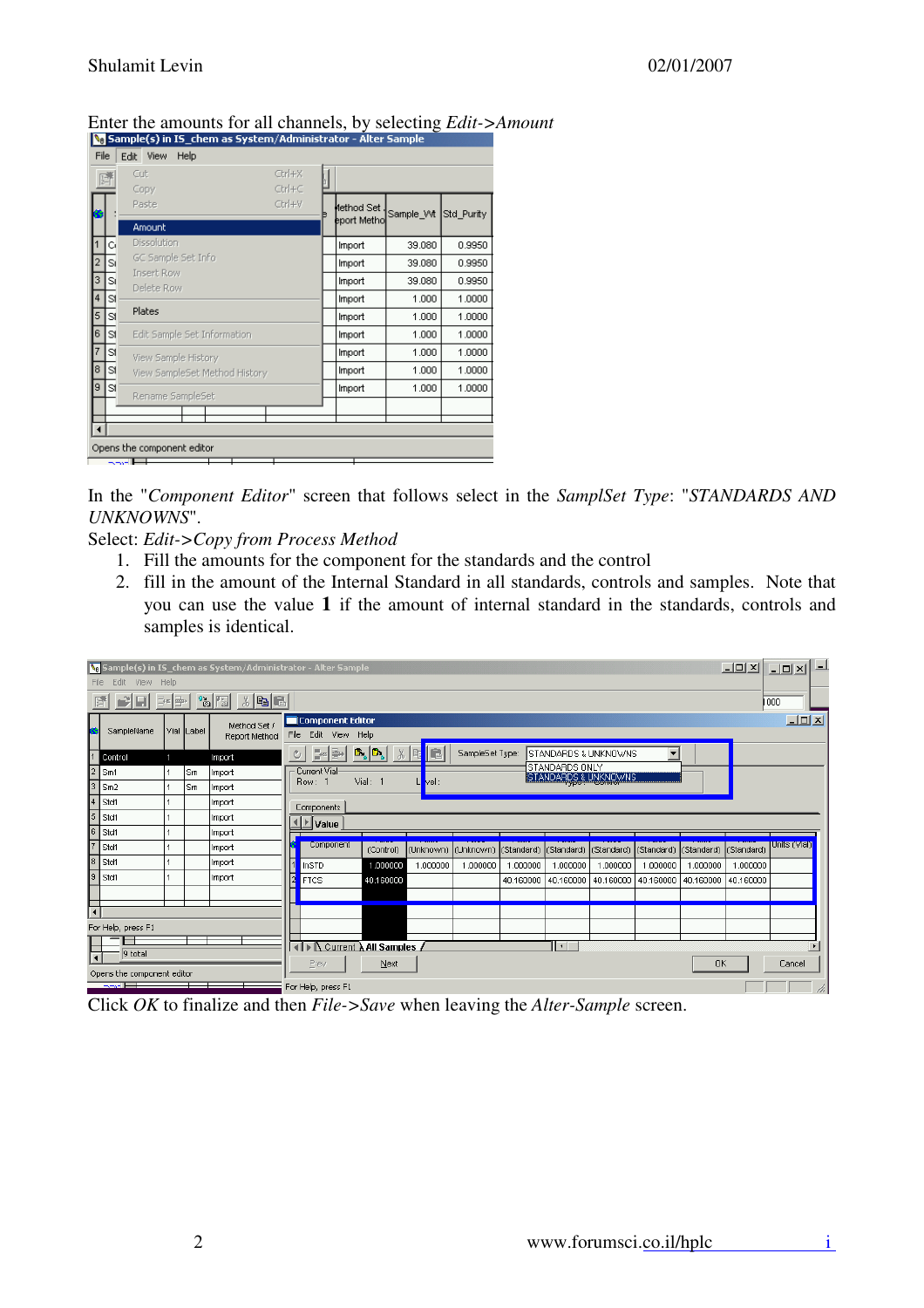### **2. Setting the Processing Method**

- Browse Project->Channels View
- Select all the channels and Tools->Review.
- Open the method-set with the processing method in it. Set the integration events properly as always.
- Go to the Component screen of the Processing method. Select the internal standard name in the Internal Std column.
- Save the processing method and exit the Review.



## **3. Processing**

Go to Channels View; select the channels, then Tools-Process:

|                | $ \Box$ $\times$<br>3 IS chem as System/Administrator - Project<br>Edit<br>Tools Database Application<br>View<br>Help |                          |                    |      |               |                                         |                |                                                                               |                                       |         |                        |            |  |  |
|----------------|-----------------------------------------------------------------------------------------------------------------------|--------------------------|--------------------|------|---------------|-----------------------------------------|----------------|-------------------------------------------------------------------------------|---------------------------------------|---------|------------------------|------------|--|--|
| File           |                                                                                                                       |                          |                    |      |               |                                         |                |                                                                               |                                       |         |                        |            |  |  |
| 圖圖<br>bc       |                                                                                                                       | Review<br>Compare        |                    | biai |               |                                         |                | Filter By: All Channels by Date(Detailed)                                     | $\overline{\phantom{a}}$<br>Edit View | Update  | Max Rows: 1000         |            |  |  |
| Sample S       |                                                                                                                       | Preview/Publisher        |                    |      |               |                                         |                | Methods Result Sets Results Peaks Sign Offs Curves View Filters Custom Fields |                                       |         |                        |            |  |  |
| SampleName     |                                                                                                                       | Report Viewer<br>Process |                    |      | Date Acquired |                                         | <b>Channel</b> | Channel Description                                                           | Acq Method Set                        | Label   | # of Results<br>Stored | Channel Id |  |  |
| Control        |                                                                                                                       | Print                    |                    |      |               | 12/5/2006 1:40:03 PM Asia/Jerusalem Ch1 |                | VVVD1 A. Wavelength=239 nm Import                                             |                                       |         | Э                      | 1018       |  |  |
| $\mathsf{Sm1}$ |                                                                                                                       | Export                   |                    |      |               | 12/5/2006 1:40:02 PM Asia/Jerusalem Ch1 |                | VVVD1 A, Wavelength=239 nm Import                                             |                                       | Sample2 | 6                      | 1006       |  |  |
| $\mathsf{Sm2}$ |                                                                                                                       | Alter Sample             |                    |      |               | 12/5/2006 3:40:15 PM Asia/Jerusalem Ch1 |                | VVVD1 A, Wavelength=239 nm Import                                             |                                       | sampl1  | 4                      | 1101       |  |  |
| Std1           |                                                                                                                       | Run Samples              |                    |      |               | 12/5/2006 1:40:04 PM Asia/Jerusalem Ch1 |                | VVVD1 A, Wavelength=239 nm Import                                             |                                       |         | з                      | 1030       |  |  |
| Std1           |                                                                                                                       |                          | Method Differences |      |               | 12/5/2006 1:40:04 PM Asia/Jerusalem Ch1 |                | VVVD1 A. Wavelength=239 nm Import                                             |                                       |         | з                      | 1026       |  |  |
| Std1           |                                                                                                                       |                          | Standard           |      |               | 12/5/2006 1:40:03 PM Asia/Jerusalem Ch1 |                | VVVD1 A, Wavelength=239 nm Import                                             |                                       |         | з                      | 1010       |  |  |
| Std1           |                                                                                                                       |                          | Standard           |      |               | 12/5/2006 1:40:03 PM Asia/Jerusalem Ch1 |                | VV/D1 A, Wavelength=239 nm Import                                             |                                       |         | з                      | 1014       |  |  |
| Std1           |                                                                                                                       |                          | Standard           |      |               | 12/5/2006 1:40:05 PM Asia/Jerusalem Ch1 |                | VVVD1 A, Wavelength=239 nm Import                                             |                                       |         | з                      | 1034       |  |  |
| Std1           |                                                                                                                       |                          | Standard           |      |               | 12/5/2006 1:40:04 PM Asia/Jerusalem Ch1 |                | VVVD1 A, Wavelength=239 nm Import                                             |                                       |         | з                      | 1022       |  |  |
|                |                                                                                                                       |                          |                    |      |               |                                         |                |                                                                               |                                       |         |                        |            |  |  |
|                |                                                                                                                       |                          |                    |      |               |                                         |                |                                                                               |                                       |         |                        |            |  |  |
|                |                                                                                                                       |                          |                    |      |               |                                         |                |                                                                               |                                       |         |                        |            |  |  |
|                |                                                                                                                       |                          |                    |      |               |                                         |                |                                                                               |                                       |         |                        |            |  |  |

9 total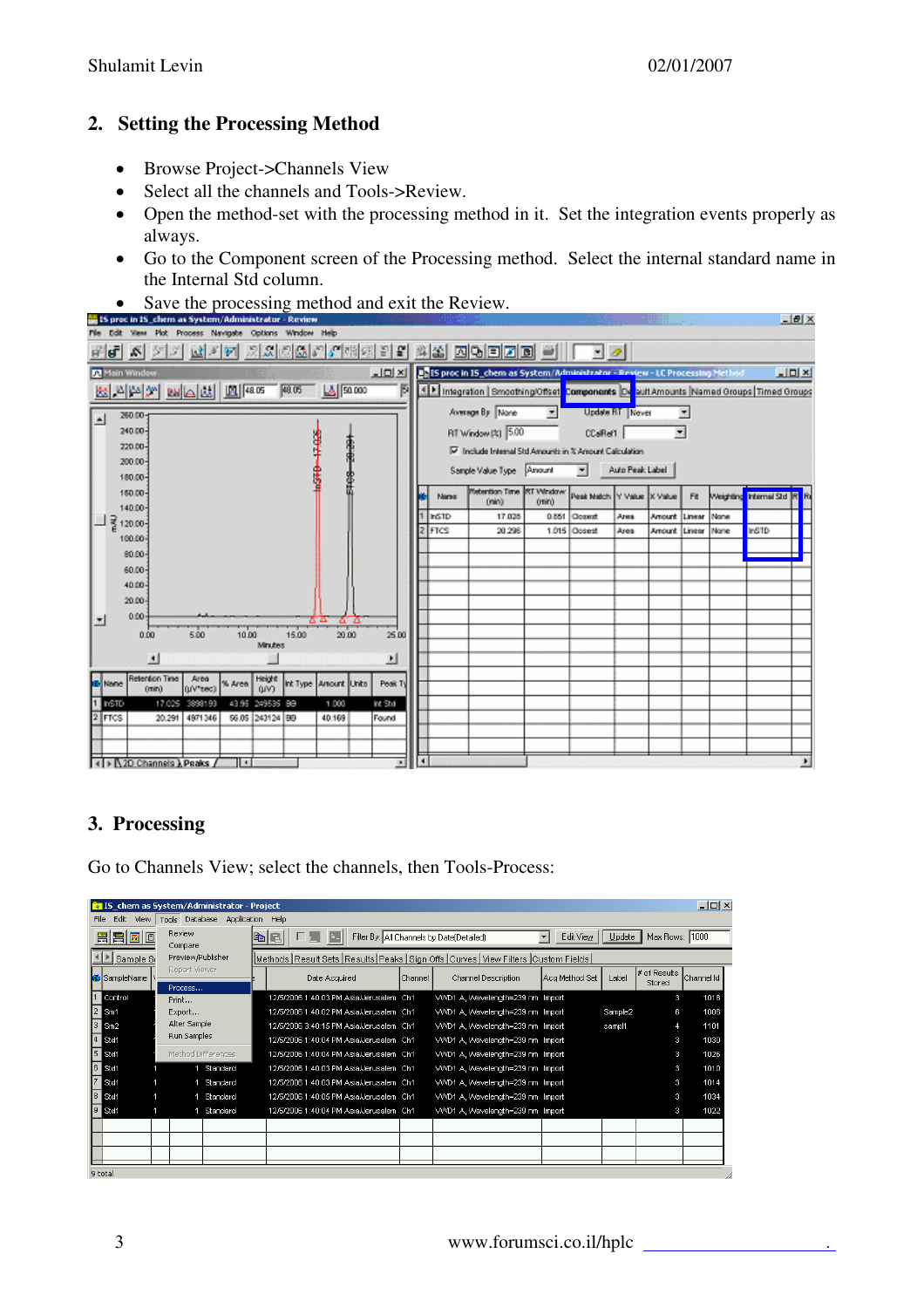#### The following screen is obtained:

|                                                                                                                                                                                                                                                                                                                                                                                                                                                                                                                                                                |         | $\vert x \vert$ |  |
|----------------------------------------------------------------------------------------------------------------------------------------------------------------------------------------------------------------------------------------------------------------------------------------------------------------------------------------------------------------------------------------------------------------------------------------------------------------------------------------------------------------------------------------------------------------|---------|-----------------|--|
| Processing                                                                                                                                                                                                                                                                                                                                                                                                                                                                                                                                                     |         |                 |  |
| $\nabla$ Process                                                                                                                                                                                                                                                                                                                                                                                                                                                                                                                                               |         |                 |  |
|                                                                                                                                                                                                                                                                                                                                                                                                                                                                                                                                                                |         |                 |  |
| C Use specified method set                                                                                                                                                                                                                                                                                                                                                                                                                                                                                                                                     | İs      |                 |  |
|                                                                                                                                                                                                                                                                                                                                                                                                                                                                                                                                                                | IS proc |                 |  |
| IS chem - Background Processing and Reporting<br>C Use acquisition method set (i.e. from the sample set used to acquire data)<br>Use specified processing method<br>How: Calibrate and Quantitat<br>$\nabla$ Clear Calibration<br>Print<br>C Use acquisition method set (i.e. from the sample set used to acquire data)<br>C Use specified method set<br>lis<br>Use specified report method<br>Exporting<br>C Use acquisition method set (i.e. from the sample set used to acquire data)<br>C Use specified method set<br>lis<br>C Use specified export method |         |                 |  |
| Reporting                                                                                                                                                                                                                                                                                                                                                                                                                                                                                                                                                      |         |                 |  |
|                                                                                                                                                                                                                                                                                                                                                                                                                                                                                                                                                                |         |                 |  |
|                                                                                                                                                                                                                                                                                                                                                                                                                                                                                                                                                                |         |                 |  |
|                                                                                                                                                                                                                                                                                                                                                                                                                                                                                                                                                                |         |                 |  |
| OK<br>Cancel<br>Help                                                                                                                                                                                                                                                                                                                                                                                                                                                                                                                                           |         |                 |  |
|                                                                                                                                                                                                                                                                                                                                                                                                                                                                                                                                                                |         |                 |  |
| $\Box$ Export                                                                                                                                                                                                                                                                                                                                                                                                                                                                                                                                                  |         |                 |  |
|                                                                                                                                                                                                                                                                                                                                                                                                                                                                                                                                                                |         |                 |  |
|                                                                                                                                                                                                                                                                                                                                                                                                                                                                                                                                                                |         |                 |  |
|                                                                                                                                                                                                                                                                                                                                                                                                                                                                                                                                                                |         |                 |  |
|                                                                                                                                                                                                                                                                                                                                                                                                                                                                                                                                                                |         |                 |  |
|                                                                                                                                                                                                                                                                                                                                                                                                                                                                                                                                                                |         |                 |  |
|                                                                                                                                                                                                                                                                                                                                                                                                                                                                                                                                                                |         |                 |  |
|                                                                                                                                                                                                                                                                                                                                                                                                                                                                                                                                                                |         |                 |  |
|                                                                                                                                                                                                                                                                                                                                                                                                                                                                                                                                                                |         |                 |  |
|                                                                                                                                                                                                                                                                                                                                                                                                                                                                                                                                                                |         |                 |  |
|                                                                                                                                                                                                                                                                                                                                                                                                                                                                                                                                                                |         |                 |  |
|                                                                                                                                                                                                                                                                                                                                                                                                                                                                                                                                                                |         |                 |  |
|                                                                                                                                                                                                                                                                                                                                                                                                                                                                                                                                                                |         |                 |  |

Fill in either the *Method Set*'s name in the "*Use Specified Method Set*" (usually in PDA work) or the *Processing Method* in the "*Use Specified Processing Method*" (usually in LC work), and click *OK*.

## **4. Reporting**

| Right Click "View as"-> Results |  |  |  |
|---------------------------------|--|--|--|
|---------------------------------|--|--|--|

|                                                      | $\Box$ D $\Box$<br><b>a</b> IS chem as System/Administrator - Project<br>Edit View Tools Database Application Help |                |             |                |                                         |         |                                                                                                                                   |                             |          |                        |            |  |  |
|------------------------------------------------------|--------------------------------------------------------------------------------------------------------------------|----------------|-------------|----------------|-----------------------------------------|---------|-----------------------------------------------------------------------------------------------------------------------------------|-----------------------------|----------|------------------------|------------|--|--|
| File                                                 |                                                                                                                    |                |             |                |                                         |         |                                                                                                                                   |                             |          |                        |            |  |  |
| REDDSAVOI                                            |                                                                                                                    |                |             | a di           |                                         |         | Filter By: All Channels by Date(Detailed)                                                                                         | $\blacksquare$<br>Edit View | $Update$ | Max Rows: 1000         |            |  |  |
|                                                      |                                                                                                                    |                |             |                |                                         |         | Sample Sets   Injections   Channels   Methods   Result Sets   Results   Peaks   Sign Offs   Curves   View Filters   Custom Fields |                             |          |                        |            |  |  |
| SampleName  Vial  Injection                          |                                                                                                                    |                | Sample Type |                | Date Acquired                           | Channel | <b>Channel Description</b>                                                                                                        | Aca Method Set              | Label    | # of Results<br>Stored | Channel Id |  |  |
| Control                                              | 1.                                                                                                                 |                | 1 Control   |                | 12/5/2006 1:40:03 PM Asia/Jerusalem Ch1 |         | VVVD1 A, Wavelength=239 nm Import                                                                                                 |                             |          | 3                      | 1018       |  |  |
| Sm1                                                  |                                                                                                                    |                | 1 Unknown   |                | 12/5/2006 1:40:02 PM Asia/Jerusalem Ch1 |         | VVVD1 A. Wavelength=239 nm Import                                                                                                 |                             | Sample2  | 6                      | 1006       |  |  |
| Sm2                                                  | 1.                                                                                                                 |                | 1 Unknown   |                | 12/5/2006 3:40:15 PM Asia/Jerusalem Ch1 |         | VVVD1 A, Wavelength=239 nm Import                                                                                                 |                             | sampl1   | 4                      | 1101       |  |  |
| Std1                                                 | 1                                                                                                                  |                | 1 Standard  |                | 12/5/2006 1:40:04 PM Asia/Jerusalem Ch1 |         | VVVD1 A, Wavelength=239 nm Import                                                                                                 |                             |          | 3.                     | 1030       |  |  |
| Std1                                                 |                                                                                                                    |                | 1 Standard  | 12/5/2006 1:46 | New Method                              | ▶       | VVVD1 A, Wavelength=239 nm Import                                                                                                 |                             |          | 3.                     | 1026       |  |  |
| Std1                                                 | 1                                                                                                                  |                | 1 Standard  | 12/5/2006 1:   |                                         |         | VVVD1 A, Wavelength=239 nm Import                                                                                                 |                             |          | 3                      | 1010       |  |  |
| Std1                                                 | 1.                                                                                                                 |                | 1 Standard  | 12/5/2006 1:4  | Review<br>Compare                       |         | VVVD1 A, Wavelength=239 nm Import                                                                                                 |                             |          | 3                      | 1014       |  |  |
| Std1                                                 | 1.                                                                                                                 |                | 1 Standard  | 12/5/2006 1:4  | Preview/Publisher                       |         | VVVD1 A, Wavelength=239 nm Import                                                                                                 |                             |          | з                      | 1034       |  |  |
| Std1                                                 | 1                                                                                                                  |                | 1 Standard  | 12/5/2006 1:   |                                         |         | VVVD1 A, Wavelength=239 nm Import                                                                                                 |                             |          | 3.                     | 1022       |  |  |
|                                                      |                                                                                                                    |                |             |                | Process<br>Print                        |         |                                                                                                                                   |                             |          |                        |            |  |  |
|                                                      |                                                                                                                    |                |             |                | Export                                  |         |                                                                                                                                   |                             |          |                        |            |  |  |
|                                                      |                                                                                                                    |                |             |                | Alter Sample                            |         |                                                                                                                                   |                             |          |                        |            |  |  |
| 9 total                                              |                                                                                                                    |                |             |                | Run Samples                             |         |                                                                                                                                   |                             |          |                        |            |  |  |
| ו∰ בחירת מסמך                                        |                                                                                                                    |                | ã           |                | Copy To Project                         |         |                                                                                                                                   |                             |          |                        |            |  |  |
|                                                      |                                                                                                                    | חדש מתוך תבנית | g           |                | Lock Channel                            |         |                                                                                                                                   |                             |          |                        |            |  |  |
| Medtechnica.dot                                      |                                                                                                                    |                |             |                | Unlock Channel                          |         |                                                                                                                                   |                             |          |                        |            |  |  |
| ₪ תבניות כלליות<br>$\ddot{5}$                        |                                                                                                                    |                |             |                | View As                                 |         | Sample Sets                                                                                                                       |                             |          |                        |            |  |  |
| [◙] תבניות באתרי האינטרנ<br>$\overline{\phantom{0}}$ |                                                                                                                    |                |             |                | Delete Row(s)                           |         | Injections                                                                                                                        |                             |          |                        |            |  |  |
| י תבניות ב- Microsoft.com                            |                                                                                                                    |                | ÷,<br>S.    |                |                                         |         | <b>Results</b>                                                                                                                    |                             |          |                        |            |  |  |
|                                                      |                                                                                                                    |                |             |                | Instrument Methods<br>Copy              |         |                                                                                                                                   |                             |          |                        |            |  |  |
|                                                      |                                                                                                                    |                | Ø.          |                | Paste                                   |         |                                                                                                                                   |                             |          |                        |            |  |  |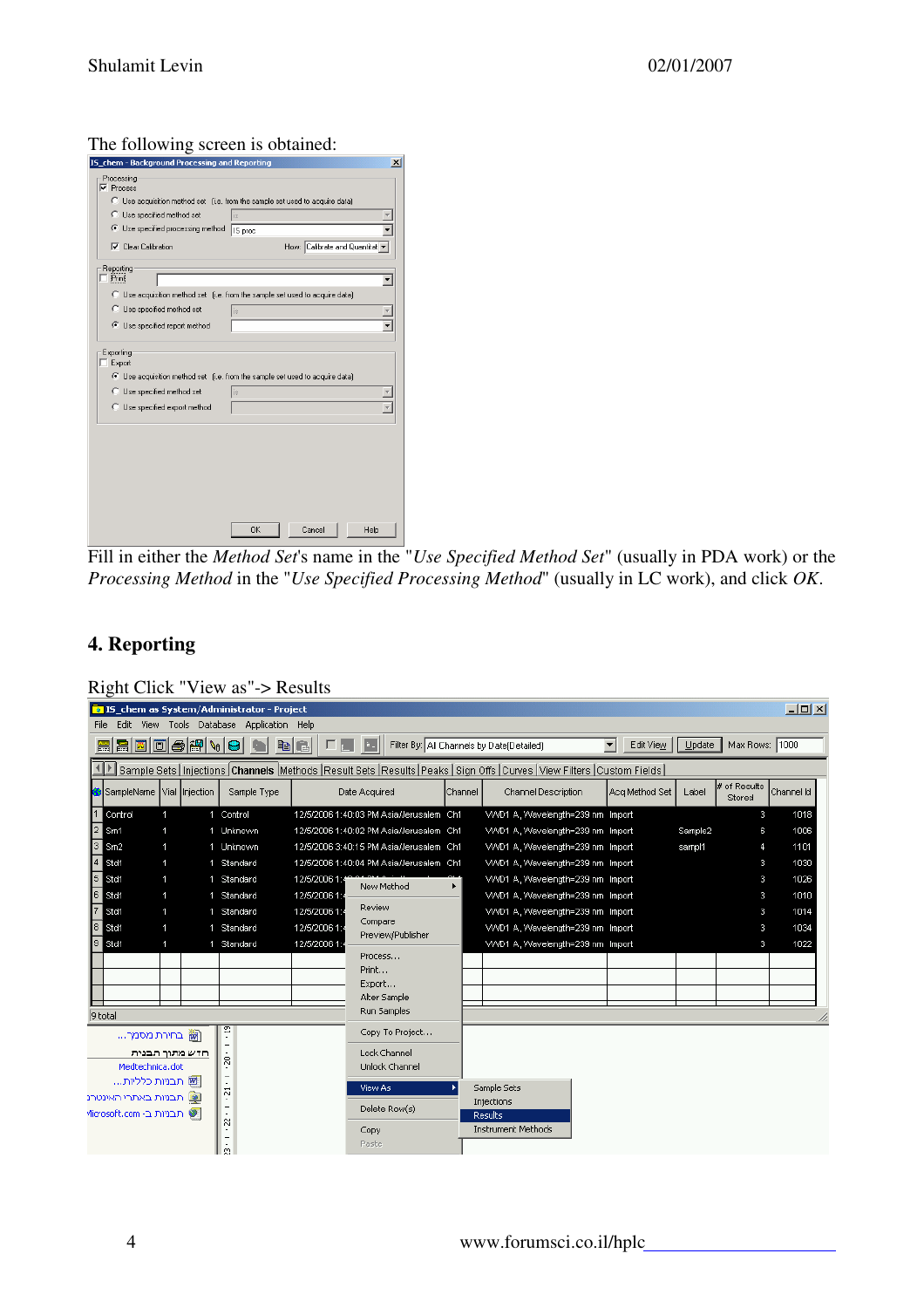Select all the results to print the individual report method: "*Assay Sample IS*" where in the *Peaks Results Table* the column "*Response*" is added to show the ratio of component/Int Std areas



Select the standards and controls results, then *Tools->Print* and select "*Use Specified Report Method*" The following report is obtained:

|              | Empower          |                   |        | System Name                         |       |                                        |           |               |               | Assay_Sum_Stds_Cont_IS |                 |                 |                 |       |
|--------------|------------------|-------------------|--------|-------------------------------------|-------|----------------------------------------|-----------|---------------|---------------|------------------------|-----------------|-----------------|-----------------|-------|
|              |                  |                   |        | SYSTEM ID: 308                      |       |                                        |           |               |               |                        |                 |                 |                 |       |
|              |                  | Reported by User: | System |                                     |       |                                        |           | Project Name: |               | IS chem                |                 |                 |                 |       |
|              |                  |                   |        |                                     |       | <b>Summary of Standards</b><br>Vial: 1 |           |               |               |                        |                 |                 |                 |       |
|              | Sample Name      | File_name         |        | Date Acquired                       | Mal I | Inj   Name                             | <b>RT</b> | Area          | Std<br>Purity | Response               | Amount<br>/Area | Area<br>/Amount | <b>Dilution</b> | Level |
|              | Std1             | Test 006          |        | 12/5/2006 1:40:03 PM Asia/Jerusalem |       | <b>FTCS</b>                            | 20.292    | 4970477       | 1.00000       | 1.275                  | 10.008080       | 123767          | .00000          |       |
| $\mathbf{2}$ | Std1<br>Test 007 |                   |        | 12/5/2006 1:40:03 PM Asia/Jerusalem |       | <b>FTCS</b>                            | 20.290    | 4971871       | 1.00000       | 1.275                  | 10.008077       | 123802          | .00000          |       |
| 3            | Std1             | Test 004          |        | 12/5/2006 1:40:04 PM Asia/Jerusalem |       | <b>FTCS</b>                            | 20.291    | 4971329       | .00000        |                        | 1.274 0.008078  | 123788          | .00000          |       |
| 4            | Std1             | Test 009          |        | 12/5/2006 1:40:04 PM Asia/Jerusalem |       | <b>FTCS</b>                            | 20.289    | 4971614       | 1.00000       | 1.275                  | 0.008078        | 123795          | 1.00000         |       |
| 5.           | Std1             | Test 005          |        | 12/5/2006 1:40:04 PM Asia/Jerusalem |       | <b>FTCS</b>                            | 20.294    | 4971877       | 1.00000       | 1.275                  | 0.008077        | 123802          | .00000          |       |
| 6.           | Std1<br>Test 008 |                   |        | 12/5/2006 1:40:05 PM Asia/Jerusalem |       | <b>FTCS</b>                            | 20.296    | 4973556       | 1.00000       | 1.276                  | 0.008075        | 123844          | 1.00000         |       |
| Mean         |                  |                   |        |                                     |       |                                        | 20.292    | 4971787       |               |                        | 1.275 0.008078  | 123799          |                 |       |
| % RSD        |                  |                   |        |                                     |       |                                        | 0.01      | 0.02          |               | 0.04                   | 0.02            |                 |                 |       |
|              |                  |                   |        |                                     |       | Cantral Dune                           |           |               |               |                        |                 |                 |                 |       |

| <b>Control Runs</b> |  |
|---------------------|--|
| Name: FTCS          |  |

| l SampleName I File name i |          | Mal<br>Date Acquired                |  | l ni | Name | RT          | Area    | : Response | Std<br>Purity | Amount<br>/Area   | Area<br>/Amount | Dilution   | Control |
|----------------------------|----------|-------------------------------------|--|------|------|-------------|---------|------------|---------------|-------------------|-----------------|------------|---------|
| ' Control                  | Test 001 | 12/5/2006 1:40:03 PM Asia/Jerusalem |  |      |      | FTCS 20.291 | 4971346 | 1.275.1    |               | .00000   0.008079 | 123772 1        | l .00000 l | 100.013 |

For the unknowns, select the method "Assay\_Sum\_Smpls\_IS: